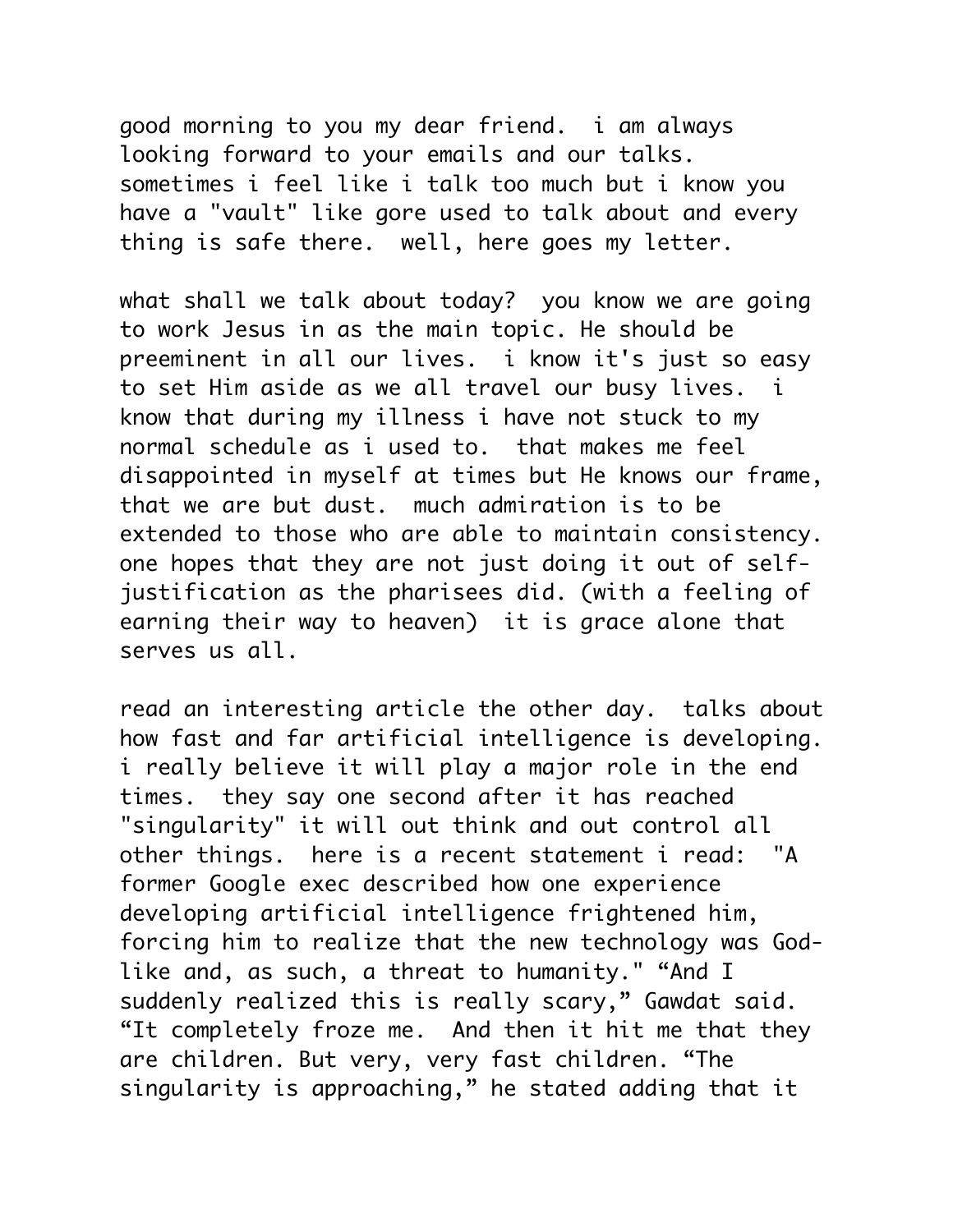threatens humanity." arrogantly boasting that they are "creating god". is there no limit to the arrogance of man? "He who sits in the heavens shall laugh; The Lord shall hold them in derision." psa 2:4

we know Who holds tomorrow and we know He holds our hand. trust and faith in the one who gave all for us is what must be maintained. that child-like, trusting faith. there may be some enduring to do but the word says " but God is faithful, who will not allow you to be tempted beyond what you are able, but with the temptation will also make the way of escape, that you may be able to bear it." 1 cor 10:13 it's so important for us to stay rooted and grounded in the word. that's where our strength lies. where our hope lies. where our confidence lies.

i look around at this current world and just marvel at how far and fast things are deteriorating. is it too late? only God knows the times. we must never cease to fight the good fight of faith. christianity and judaism is under attack around the world. does not that alone testify to the validity of the bible? regretfully much persecution of the jews has previously been by christians. i think all right thinking christians have come to the fact that the jews did not kill Jesus. my sins did. your sins did. now it appears that we are all in the same boat. christianity is being reviled and persecuted also. if they can't kill religion altogether then they will dilute it by merging them.

don't get me wrong. there still remains only one way to the Father and that is through Jesus. the jews have